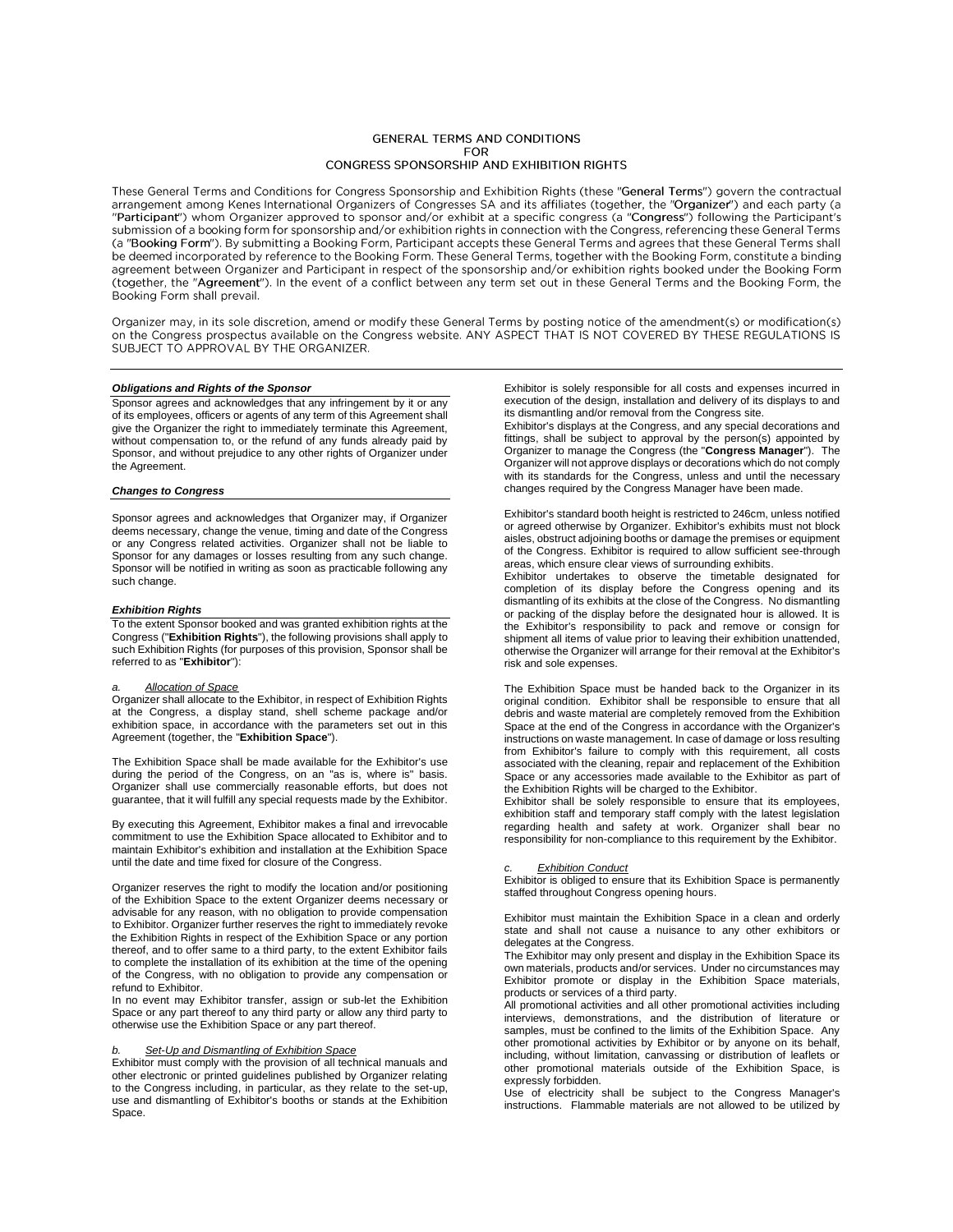Exhibitor. Equipment displayed or demonstrated must be installed with strict adherence to all safety requirements.

The provision of refreshments for Congress delegates by Exhibitor are permitted, subject to the catering regulations of the Congress building. Organizer is not liable or responsible for the quality and/or quantity of the Exhibitor's refreshments.

Sound equipment must be regulated and directed into the Exhibition Space so that it does not disturb neighbouring exhibits. Congress management reserves the right to require the Exhibitor to discontinue any activity, noise or music that Organizer deems objectionable or a nuisance.

## *Sponsorship Rights*

To the extent Sponsor booked and was granted sponsorship rights at the Congress ("**Sponsorship Rights**"), the following provisions shall apply to such Sponsorship Rights (for purposes of this provision, Sponsor shall be referred to as "**Sponsor**"):

# *a. Allocation of Sponsorship Rights*

Organizer shall allocate to the Sponsor in respect of the Congress those sponsorship opportunities designated in this Agreement (the "**Sponsorship Rights**"). Sponsor HEREBY makes a final and irrevocable commitment to accept the Sponsorship Rights allocated to Sponsor.

## *b. Certain Limitations*

Display of all signs or other promotional materials by Sponsor or by anyone on its behalf at the Congress must be coordinated and approved in advance by Organizer.

Sponsor's promotional activities shall at all times be limited to those expressly included in the Sponsorship Rights and may only be carried out in or from the Exhibition Space (to the extent Sponsor is also an Exhibitor) or from those areas specifically designated by Organizer for such purposes, by prior written permission. Any other promotional activity by Sponsor or by anyone on its behalf, including, without limitation, distribution of leaflets or materials to delegates in the Congress site, is expressly forbidden.

## *Sponsor Access to the Congress and Exhibition Space*

Access to the Congress by any person acting for Sponsor is subject to such person presenting an access badge issued by Organizer. Sponsor's badges will not be mailed in advance and may be collected from the Congress Registration desk on the Congress commencement date.

## *Non-Exclusive Rights*

Sponsor acknowledges and agrees that its rights granted under the Agreement are non-exclusive and that Organizer may have additional sponsors, exhibitors and supporters in its absolute discretion, including those who may be competing with Sponsor, on the same or different terms to those contained in the Agreement.

# *Participation in Symposia*

To the extent Sponsor, its employees, advisors, consultants or invitees ("**Sponsor Representatives**") participate in any Congress symposia, Sponsor alone shall be liable for all matters associated with such participation, including, without limitation. the content of any presentations made at such symposia ("Presentations"). Organizer is authorized to record all or any part of Presentations, in any format and in any manner whatsoever, in its absolute discretion and may broadcast the Presentations live and/or as a recording. Organizer may use, reproduce, publish, translate, distribute, broadcast and otherwise display the Presentations or any part thereof, on a royalty-free, perpetual, irrevocable nonexclusive basis, provided that it is used solely for educational purposes and in a manner approved by the Organizers. Sponsor must immediately notify the Organizer upon becoming aware of any content-related issues (slide withdrawals, copyright clearance issues mistakes in the accuracy of information, accidental disclosure of protected information, etc.). Sponsor must agree and undertake to comply with the terms of Annex A attached hereto.

## *Compliance; Codes of Practice*

Participation by Sponsor in the Congress is subject to Sponsor's strict compliance with all rules, regulations and conditions stated herein and in any other policies of procedures relating to the Congress that Organizer may from time to time deliver to Sponsor, as well as to all national and international rules and regulations related to advertising and promotion of products and services as part of the Congress.

Without limiting the generality of the preceding sentence, Sponsor must comply with all applicable laws and regulations and codes of practice, including, without limitation, those promulgated by IPCAA (International Pharmaceutical Congress Advisory Association) published at [www.IPCAA.org,](http://www.ipcaa.org/) EFPIA (European Federation of Pharmaceuticals Industries & Associations), published at [www.efpia.org,](http://www.efpia.org/) MedTech Europe published at http://www.medtecheurope.org/ and IFPMA (International Federation of Pharmaceutical Manufacturers & Associations), published at [www.ifpma.org.,](http://www.ifpma.org/) to the extent applicable.

Without limiting the generality of the preceding paragraph, in the case of events conducted in the USA or Canada, Sponsor must also comply with all applicable laws, regulations, and codes of practice, including, without limitation, those promulgated by the FDA (U.S. Food & Drugs Administration) published at <https://www.fda.gov/> and Advamed published a[t https://www.advamed.org/,](https://www.advamed.org/) to the extent applicable.

## **CM<sub>E</sub>**

In the event CME (continuing medical education) activities are conducted at the Congress, absolutely no promotional activities will be permitted and no advertising materials may be displayed in the same lecture halls or rooms immediately prior to, during, or after a CME activity. Promotional activities and advertising materials must be separate and distinct from any educational activities and may not interfere, or in any way, compete with the learning experience.

## Licenses

Sponsor grants Organizer and its affiliates a non-exclusive, nontransferable, royalty-free license to use, without the right to sublicense, Sponsor's trade name, logo and trademarks in connection with Sponsor's participation in and activities conducted in connection with the Congress.

Organizer grants Sponsor a non-exclusive, non-transferable, royaltyfree, revocable, license to use, without the right to sublicense, the Congress name, title, trade name, logos and trademarks in connection solely with the exercise of its Exhibition Rights and Sponsorship Rights at the Congress, such license to valid until the earlier to occur of: (i) the end of the Congress; or (ii) the earlier termination of the Agreement.

## Payment

Payment of the Participation Fee must be made in accordance with the conditions of payment set out in this Agreement. Should the Sponsor fail to make any payment on time, the Organizer shall be entitled to terminate the Agreement, make other arrangements for the Sponsor Rights and Exhibition Space and seek compensation for non-fulfilment of contract or other remedies available to Organizer under the Agreement or by law.

Sponsor acknowledges that Organizer may assign any or all of its rights and obligations under the Agreement to any of its affiliates or to any third party. Sponsor specifically acknowledges and agrees that all or any portion of the payments to be made under the Agreement by Sponsor may be invoiced by and become payable by Sponsor to an affiliate of Organizer, who may act as Organizer's paying agent.

All amounts payable by Sponsor are exclusive of VAT, gross sales or service taxes and other similar taxes, which shall be payable by Sponsor. Sponsor must make all payments in accordance with the terms of this Agreement, without any set-off or withholding of any kind.

## Liability/Insurance

ORGANIZER SHALL NOT BE LIABLE TO SPONSOR FOR ANY DAMAGE, LOSS, HARM OR INJURY TO SPONSOR OR ITS PROPERTY OR BUSINESS RESULTING FROM ANY REASON WHATSOEVER IN CONNECTION WITH THE CONGRESS, THIS AGREEMENT AND/OR THE RIGHTS GRANTED TO SPONSOR HEREUNDER, UNLESS SUCH DAMAGES ARE A RESULT OF ORGANIZER'S OWN GROSS NEGLIGENCE OR WILLFUL<br>MISCONDUCT. WITHOUT LIMITING THE FOREGOING, MISCONDUCT. WITHOUT LIMITING THE FOREGOING, ORGANIZER SHALL IN NO EVENT BE LIABLE FOR ANY INDIRECT, INCIDENTAL, SPECIAL OR CONSEQUENTIAL DAMAGES, OR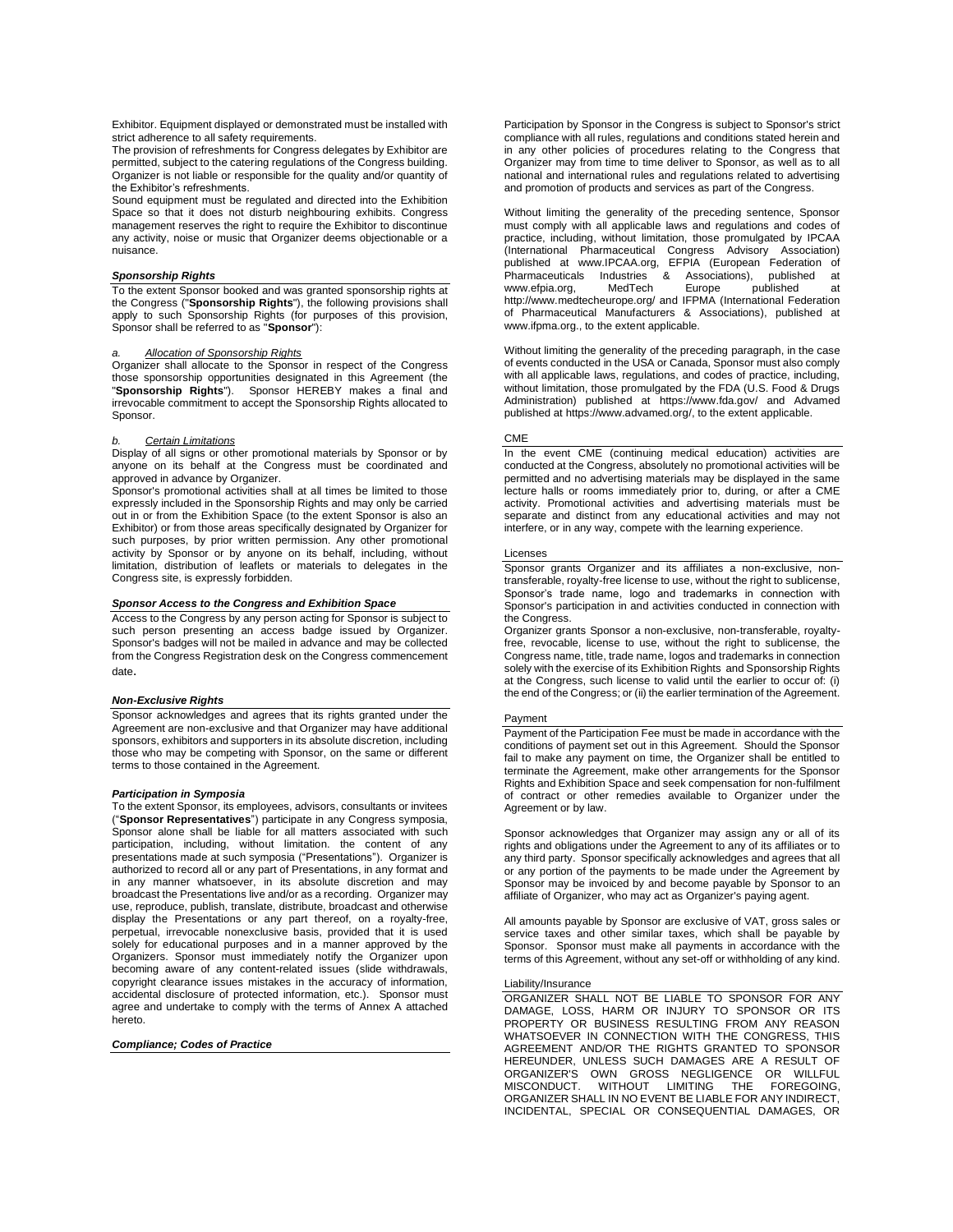DAMAGES FOR LOSS OF PROFITS, REVENUE, DATA, OR USE INCURRED BY SPONSOR, WHETHER IN ACTION IN CONTRACT OR TORT, EVEN IF ORGANIZER KNEW OR WAS ADVISED OF THE POSSIBILITY OF SUCH DAMAGES. ORGANIZER'S ENTIRE LIABILITY FOR DAMAGES HEREUNDER SHALL IN NO EVENT EXCEED THE AMOUNT ACTUALLY PAID AND RETAINED BY ORGANIZER UNDER THE AGREEMENT.

Notwithstanding anything herein to the contrary, Organizer shall not be liable to Sponsor nor shall Organizer be deemed to be in default of its obligations hereunder if such default or damage is the result of war, hostiles, revolution, civil commotion, strike, epidemic, pandemic, accident, fire, natural disasters, terrorist activity, governmental or other obstacles for the freedom of travel (including any such restrictions arising from an epidemic or pandemic outbreak), union actions, riots, wind, flood or because of any act of God or other cause beyond the reasonable control of Organizer (a "Force Majeure Event").

In the event that the Congress is delayed or cancelled as a result of a Force Majeure Event, then the following shall apply:

- (a) Delay of Congress: In the event that the Congress is delayed as a result of the Force Majeure Event then Sponsor may choose, by written notice to Organizer within 21 days of its receipt of notification of the Force Majeure Event to either:
	- (i) Apply the Contribution to the delayed Congress conducted by Organizer, and Sponsor shall have the same rights in respect of such delayed Congress as detailed in the Sponsorship Agreement; or
	- (ii) Not to apply the Contribution to the delayed Congress but rather terminate the Sponsorship Agreement, in which case Organizer shall refund an amount equal to 50% of the Contribution already paid to Organizer by Sponsor, within 30 days of the completion of the delayed Congress, and the balance will be retained by Organizer as a handling fee.

Should Sponsor fail to notify Organizer of its choice within said 21 days, then (i) above shall apply by default.

- (b) Conversion to virtual or hybrid Congress with or without delay. In the event of a Force Majeure Event and Organizer converts the format of the Congress completely or partially to a virtual format (with or without delay) then Sponsor may choose, by written notice to Organizer within 21 days of its receipt of notification of the Force Majeure Event and/or the changed format:
	- (i) Apply the Contribution to the virtual Congress conducted by Organizer; or
	- (ii) Not to apply the Contribution to the virtual Congress but rather terminate the Sponsorship Agreement, in which case Organizer shall refund an amount equal to 75% of the Contribution already paid to Organizer by Sponsor, within 30 days of the completion of the delayed and/or virtual Congress, and the balance will be retained by Organizer as a handling fee.
	- (iii) Apply partial Contribution to the virtual or hybrid Congress, upon negotiation, conducted by Organizer

Should Sponsor fail to notify Organizer of its choice within said 21 days, then (i) above shall apply by default.

- Cancellation. In the event that the Congress is cancelled as a result of the Force Majeure Event then Sponsor may choose, by written notice to Organizer within 21 days of its receipt of notification of the Force Majeure Event to either:
	- (i) Apply the Contribution to the next (annual or semi-annual) Congress scheduled by Organizer, and Sponsor shall have the same rights in respect of such subsequent Congress as detailed in the Sponsorship Agreement; or
	- (ii) Not to apply the Contribution to the next Congress but rather terminate the Sponsorship Agreement, in which case Organizer shall refund an amount equal to 90% of the Contribution already paid to Organizer by Sponsor, within 30

days of the originally scheduled date for the Congress, and the balance will be retained by Organizer as a handling fee.

Should Sponsor fail to notify Organizer of its choice within said 21 days, then (i) above shall apply by default.

Sponsor acknowledges and agrees that all equipment and all display infrastructure and materials installed at the Congress and all other items brought to the Congress by Sponsor or any third party on its behalf including any and all personal items brought to the Congress by Sponsor employees and consultants (together "Sponsor Materials") shall not be insured by the Organizer, and under no circumstances will Organizer be liable for any loss, damage or destruction caused to any Sponsor Materials. Sponsor shall be solely responsible for the Sponsor Materials and for the property and persons of Sponsor's employees, agents, consultants and any third party acting on its behalf and for any other third party who may visit Sponsor's Space. The Sponsor will purchase insurance policies for the above listed damages and will ensure that Organizer is named as a co-insured party under such policies.

Sponsor shall indemnify and hold harmless Organizer, its shareholders, directors, employees, agents and representatives (together, "Organizer Indemnitees"), from any and all damages, loss, injuries, costs, penalties and claims, including those claims and damages usually covered by a fire and extended under a coverage policy, sustained or incurred by the Organizer Indemnitees or by any third party in connection with or arising directly or indirectly from (i) any failure by Sponsor to act in accordance with the Agreement, and/or (ii) any act or omission of Sponsor, its employees, officers and agents and any contractors, Representatives or other personnel hired by or on behalf of Sponsor in connection with the exercise of the Exhibition Rights and/or Sponsorship Rights granted under the Agreement (including, without limitation, in connection with the construction, decoration, operation, activity, dismantling and vacation by the Exhibitor of the Exhibition Space), (iii) any Presentations; and/or (iv) any other matter in which Sponsor exercised the Exhibition Rights and/or Sponsorship Rights.

## **Confidentiality**

The Agreement and all communications among the parties in respect of it, whether oral, written or otherwise relating to a party ("Disclosing Party"), that is received by the other party ("Receiving Party") in the course or as a result of the performance of this Agreement shall be referred to herein as "Confidential Information". All information pertaining to the Congress shall be deemed Confidential Information of Organizer. Receiving Party undertakes to hold all Confidential Information of the Disclosing Party in strict confidence and not to disclose such Confidential Information to any other third party, other than to those of its employees, consultants, service providers and representatives who are subject to confidentiality undertakings in respect of the Confidential Information and who require such Confidential Information solely for purposes of the Congress, unless the Receiving Party can demonstrate that the relevant Confidential Information was: (i) rightfully in its possession or known by it prior to receipt from the Disclosing Party, or (ii) was rightfully disclosed to it by another person without restriction or breach of confidentiality obligation, or (iii) was independently developed without use of any Confidential Information of the Disclosing Party by employees or service providers of the Receiving Party who had no access to such information, or (iv) is or becomes (through no improper action or inaction by the Receiving Party or any agent, consultant or employee thereof) generally available to the public. The receiving party undertakes not to use the information for any purpose, other than for performing the provisions of this Agreement, without obtaining the written Agreement of the Disclosing Party. For the avoidance of doubt, all information and materials which are distributed to the public during the Congress shall not be considered Confidential Information. This provision shall survive any termination of the Agreement for a period of five (5) years.

## Miscellaneous

Those provisions of this Agreement which by their terms are intended to survive termination of this agreement. Sponsor may not assign, mortgage, charge, sub-license or otherwise delegate any of its rights hereunder, or sub-contract or otherwise delegate any of its obligations hereunder, without the prior written consent of Organizer. The Agreement is binding upon, and inures to the benefit of, the parties and